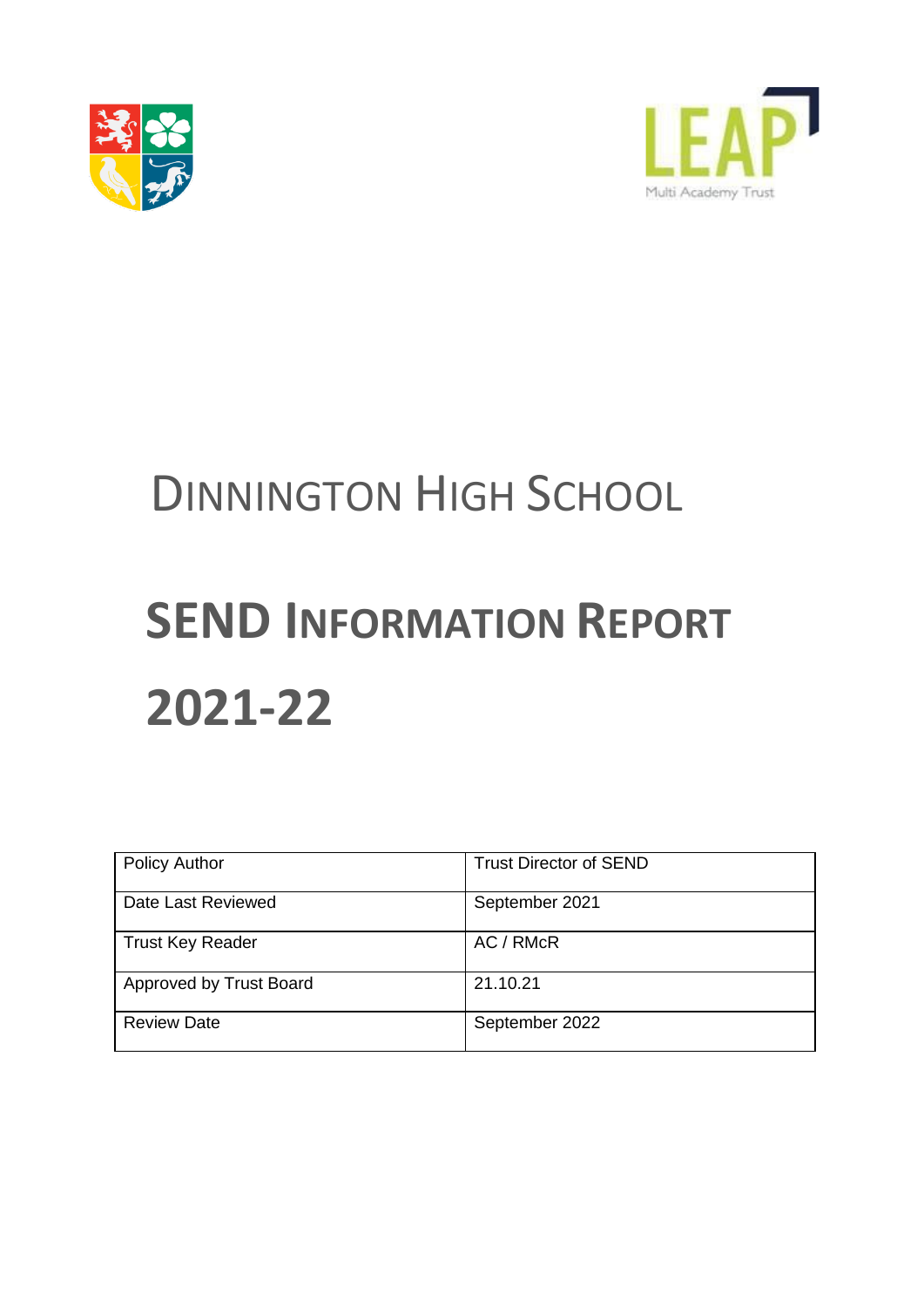# **Introduction**

Dinnington High School is a mainstream school. We gained Academy status in February 2015. The proportion of students known to be eligible for free school meals is above the national average. The proportion of students from minority-ethnic groups is below the national average.

#### Ethos for working with students with SEN:

We believe that every teacher is a teacher of every child, including those with special educational needs, and that the role of the Achievement Support department is to work inside and outside the classroom to support students to ensure they reach their potential and are fully included in all activities.

ENGAGE Co-ordinator/SENDCo: Miss Stacey Humphreys Contact Details: 01909 550066

The line-manager of this area of our work is Mrs R Parks, who is the SEN advocate within the Senior Leadership Team.

The Governor with responsibility for Special Educational Needs is Mrs Samantha Brooks.

The Trustee(s) who act as the Trust's nominated SEND Lead are Andrew Cockayne and Rob McRobbie.

#### **SEN Cohort**

The Academy SEN cohort as at September 2021 comprised:

| K (Receiving SEN Support)                         | 122 students |
|---------------------------------------------------|--------------|
| Education, Health and Care plan                   | 21 students  |
| Monitored at 2- QFT with some Achievement support | 6 students   |

#### **How do we Know if Your Child Needs Extra Help?**

Using information about each child from their primary school, targets are set for new entrants to the Academy. We track your child's progress towards these targets at regular intervals throughout the year. If your child is identified as working significantly below their expected level of progress, we will take appropriate measures to address this.

Indicators we may use to identify difficulties with accessing learning are:

**Significantly slower progress than that of their peers starting from the same baseline Failure to match or better the child's previous progress Failure to close the attainment gap between the child and their peers A need for outside agency involvement A need for an Education, Health and Care Plan.**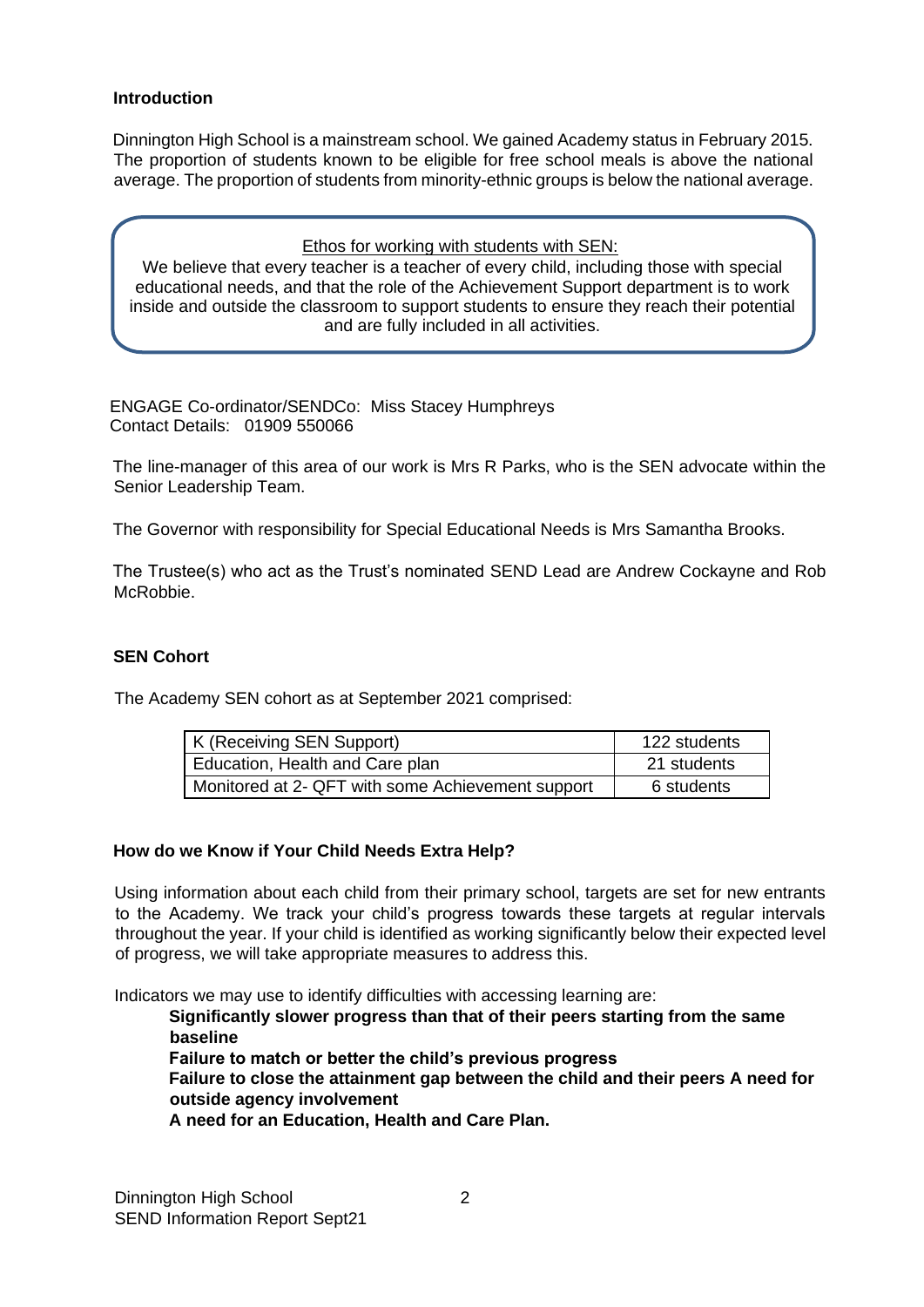If a child is identified as working significantly below their expected level of progress, we will take appropriate measures to address this.

The first response is high quality teaching targeted at areas of weakness. Where progress continues to be slower than expected, the class or subject teacher, working with the SENDCo, will assess whether the child has a special educational need. We may then provide extra teaching or rigorous interventions designed to secure better progress as appropriate. At the point where a student is receiving an intervention or additional SEN support, he/she will be placed on the Academy's SEN monitoring register. A student's response to such support can help to better identify their particular needs.

At all stages of our work with students, the teacher is responsible and accountable for the progress and development of the students in their class. This includes where students access support from teaching assistants or specialist staff.

When considering whether a student should be placed on the SEN register, teachers and the SENDCo consider all of the information gathered from within the Academy about a student's progress. We view this in light of national data and expectations of student progress.

During this process, the ENGAGE Department will use accurate formative assessment and early assessment materials as a guide in the decision-making process.

We use the Lucid Exact screening tests (reading, spelling and handwriting) for all students on entry to Year 7 to ensure that students are able to access the curriculum.

We also use baseline tests in English and Maths for all students entering the Academy without a SATs level from their primary school.

Further testing is carried out on any students who are identified as having issues in these areas.

A student is placed on the SEN register following work by staff in the Academy that involves the work with the student being planned within the following cycle:

- **Assess** The student's learning problems are investigated; observations and standardised tests may take place
- **Plan** Support or intervention is planned
- **Do** The support or intervention is carried out with the student
- **Review-** The support or intervention is evaluated and it is decided whether to continue on the 'assess, plan, do, review' cycle or whether at this point quality first teaching would be sufficient to meet the student's needs.

When a student is displaying a higher level of need, the Academy draws on specialised assessments from external agencies and professionals, eg, CAMHS (Child & Adolescent Mental Health Services), Educational Psychologist, Hearing Impaired Service, ACT (Autism Communication Team), Visually Impaired Service and Speech and Language Therapy services.

The needs of students on the SEN register are met by the ENGAGE Support team, classroom teachers and pastoral staff. This team draws together expertise from staff with different backgrounds to ensure that the support provided for students is holistic, well planned and best meets their needs in the classroom. Working closely with pastoral teams (Achieve), we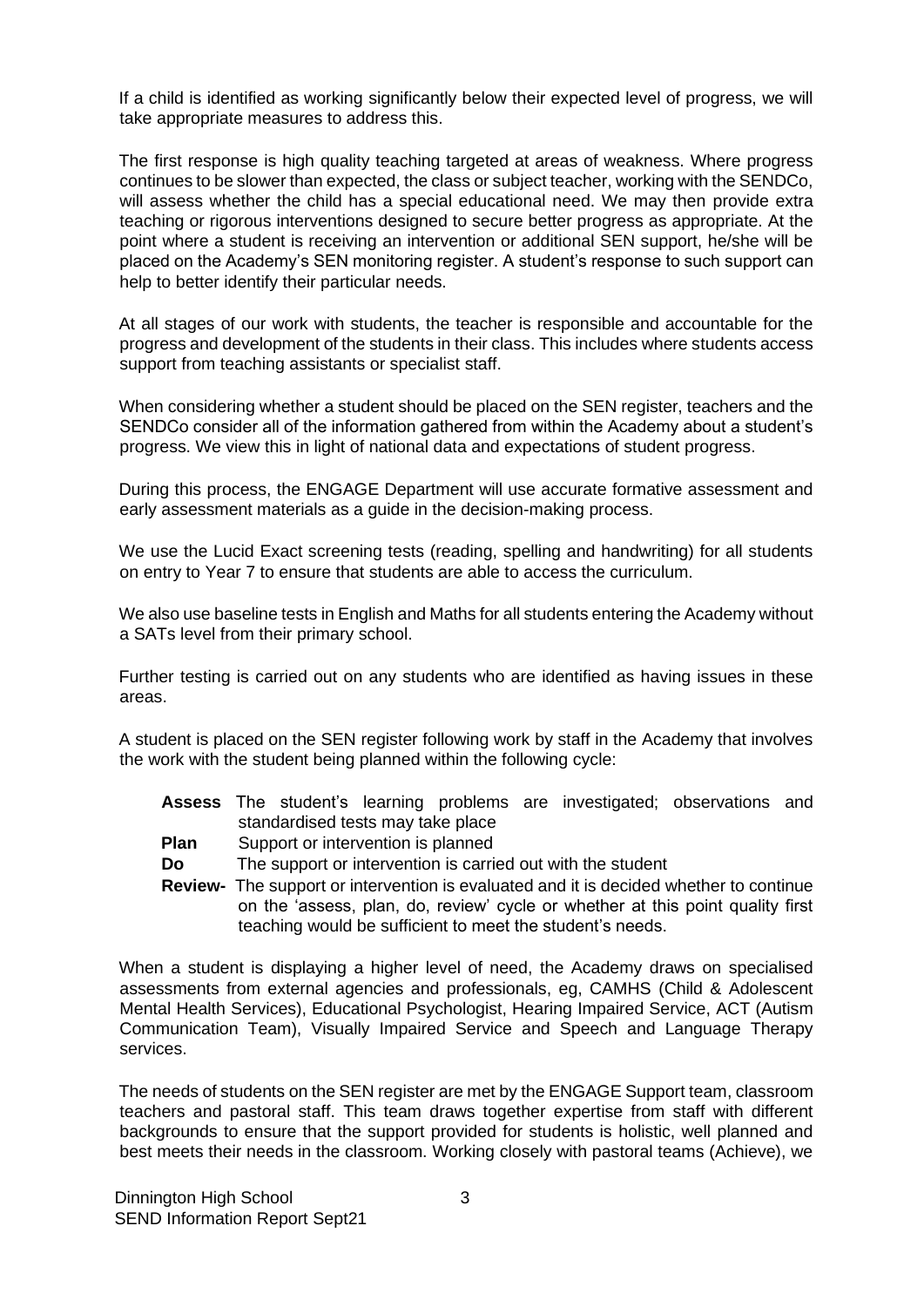hope that support will be effective and ultimately raise the academic progress of all students who require it, including those with an identified special educational need.

**Most students** with SEN are monitored by the Student Development Department through our normal Academy systems. The department looks at the Assessment Point Reports (APs) of all students and works closely with departments to identify those students who require extra support. Those students who have been identified by class staff, on entry from primary school or by an outside agency as having additional needs that fall under the SEN criteria are recorded on our data management system as having an 'identified need'.

**Some students** with SEN are identified as requiring additional support outside of the classroom to support them in making expected progress. This may be additional academic support, emotional support, or support with their social presentation. These students will be allocated a lead worker, a named person to support them in all areas. They will also have a Learning Support Plan. This is a person-centred plan that highlights to staff how the student can be best supported and has targets that a student should meet to enable better progress in school. The lead worker supports them in meeting these targets which should be planned and reviewed at least 3 times a year. All work is overseen by a member of the Student Development team. These students are recorded on our data management system as receiving 'in school provision'.

**A small number** of students with SEN are receiving intensive support in school or have an Education, Health and Care Plan. They may also be working with an outside agency, eg, CAMHS. These students have a lead worker and a Learning Support Plan and will be receiving a large amount of support from the Student Development Faculty. The lead worker supports them in meeting the targets set which should be planned and reviewed at least 3 times a year; targets set should link to the targets set in the EHC (if applicable). All work is overseen by a member of the Student Development leadership team. These students are recorded on our data management system as 'K - receiving SEN support' or as 'E - Education, Health and Care Plan'.

In all cases the lead worker is responsible for completion of Learning Support Plans and for meetings with parents. They are supported in this work by pastoral and departmental staff and the SENDCo. Departmental staff are responsible for evidencing progress towards the outcomes through the school AP cycle.

The placement of students in this system is overseen by the SENDCo and is reviewed termly. Students can be added outside a termly review cycle if this is appropriate.

The level of provision for students with SEN is outlined in the school's local offer: [www.rotherhamsendlocaloffer.org.](http://www.rotherhamsendlocaloffer.org/) 

#### **How do we Assess and Review Progress and the Effectiveness of the Provision Received for Students with Special Educational Needs?**

We monitor the quality of the provision received by all students (including those with SEN) as part of the Academy's Quality Assurance after each assessment of progress. Assessment formally occurs at least twice a year. This rigorous process enables us to identify areas where the provision requires adaptation to ensure the best academic outcomes.

If a student participates in an intervention programme, the impact is measured (where possible) by testing the skill on entry and exit. The impact of some interventions is not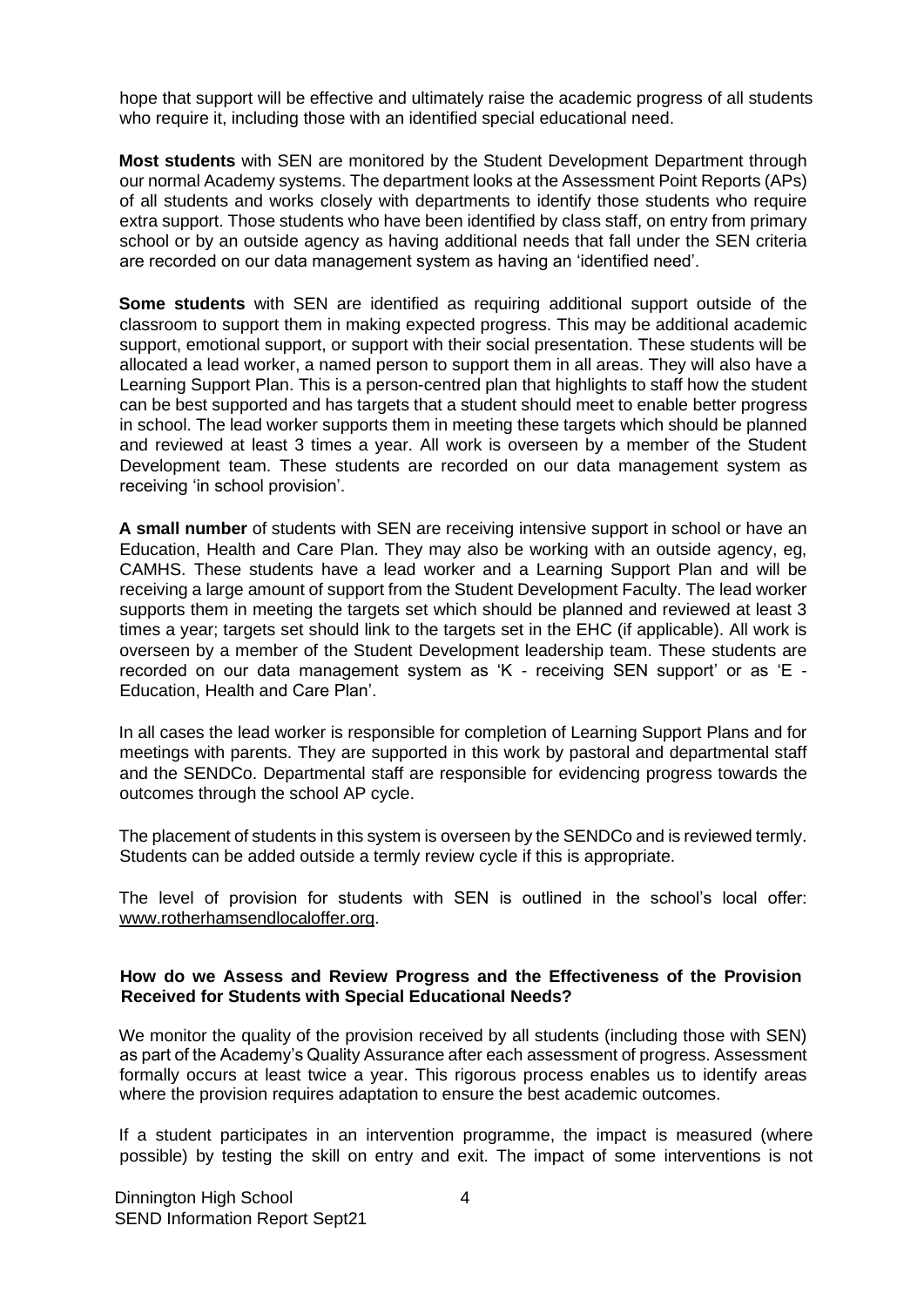quantifiable, although we always evaluate how the students feel the intervention has enabled them to make progress.

#### **How Do We Communicate This Information to Parents/Carers?**

All assessment data is shared with parents/carers by posting home the results of assessments. This data includes targets, the current level of working and progress towards these targets by using a colour-coded system where green is "on track" or "above" and red is "below target". We also give an indicator of engagement with learning. All parents/carers are invited to attend an annual parents' evening to discuss their child's progress with individual subject teachers. Pastoral staff have an overview of all students' data and are available to discuss any academic concerns following publication of this information.

Parents/carers of students identified as having a special educational need are informed of the support or intervention their child has received on a regular basis.

Learning is planned by individual departments to meet the needs of all students. Departments follow Schemes of Learning that differentiate between the needs of different learners to ensure that progress is made at the required level by all. The learning in the Academy is supported by parents/carers, ensuring that independent tasks and homework are completed to a good standard and that their child is equipped and ready to learn each day.

## **How will the Academy Support my Child?**

Quality first teaching is expected from all teaching staff to meet the needs of learners. Whilst some lessons are in mixed ability groupings, others are "setted" to help staff tailor lesson delivery.

Additional intervention cannot compensate for a lack of good quality teaching and we believe that the key characteristics of quality first teaching can be summarised as:

Highly focused lesson design with clear outcomes

High levels of students' involvement and engagement with their learning

High levels of interaction for all students

Appropriate use of teacher questioning, modelling and explaining

An emphasis on learning through dialogue, with regular opportunities for students to talk both individually and in groups

An expectation that students will accept responsibility for their own learning and work independently

Regular use of encouragement and authentic praise to engage and motivate students.

Within some classes, additional adults are deployed to assist the teacher and support students to make expected progress. Progress is monitored through the assessments as mentioned above.

We make reasonable adjustments to adapt the curriculum and learning environment to meet the needs of students. Where deemed appropriate, a student may be withdrawn from mainstream lessons to participate in individual or small group intervention strategies, e.g. for those who are not secondary ready, participation in extra literacy support through the Lexonik /Lexia programme or the Mathematics programme for numeracy. Where a student needs particular support to access the curriculum, we work with outside agencies to support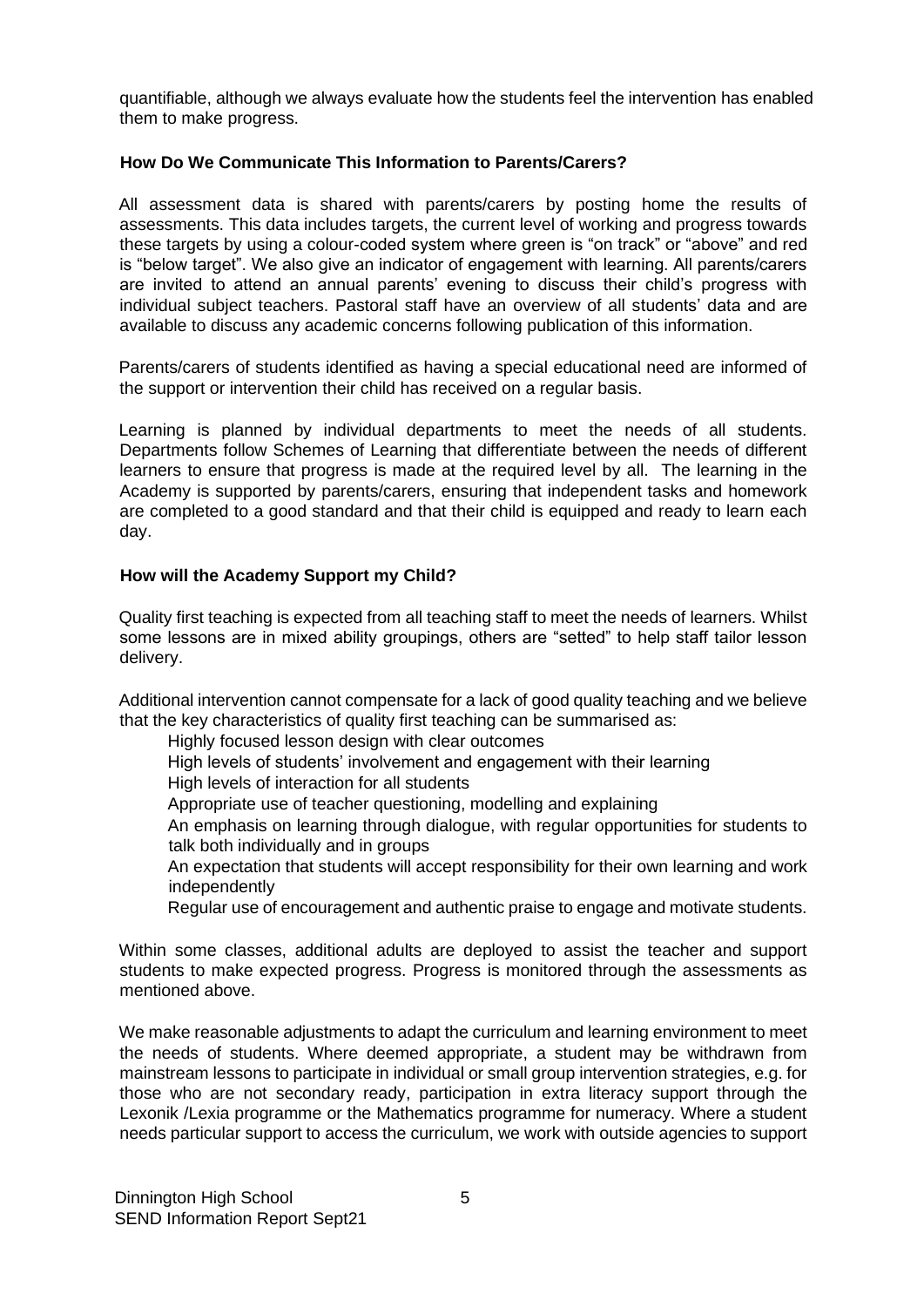staff in their delivery, eg, the Visually Impaired Service may lead bespoke training for the staff of a particular student.

In Years 10 and 11, the SENDCo works alongside pastoral leaders to ensure needs are met and students follow appropriate courses to achieve positive outcomes, to aid transition into post-16 and prepare students for adulthood. The nature of these courses means that students have high levels of teacher input in small group situations. We will also carefully consider rooming issues for students with physical disabilities and make reasonable adjustments where resources allow.

The curriculum is adapted to support students with SEN on a bespoke basis. For school year 2021/2022 it was adapted in the following ways:

| Year <sub>7</sub> | All students are removed from lesson to complete the Lexonik programme.                                                           |  |  |
|-------------------|-----------------------------------------------------------------------------------------------------------------------------------|--|--|
|                   | Some students access short term specific interventions for<br>reading                                                             |  |  |
|                   | comprehension and spelling                                                                                                        |  |  |
|                   | Some students are removed from lessons for ELSA intervention.                                                                     |  |  |
|                   | Some students access personalised literacy interventions.                                                                         |  |  |
|                   | Some students access personalised maths interventions.                                                                            |  |  |
|                   | Some students access the in-school counsellor                                                                                     |  |  |
| Year <sub>8</sub> | Some students (depending on need) are removed from lesson to complete the                                                         |  |  |
|                   | Lexonik programme.                                                                                                                |  |  |
|                   | Maths/English Nurture Group supported for lowest ability students                                                                 |  |  |
|                   | Some students access short term specific interventions for<br>reading                                                             |  |  |
|                   | comprehension and spelling                                                                                                        |  |  |
|                   | Some students are removed from lessons for ELSA intervention                                                                      |  |  |
|                   | Some students access personalised literacy interventions.                                                                         |  |  |
|                   | Some students access personalised maths interventions.<br>Some students access the in-school counsellor                           |  |  |
| Year 9            |                                                                                                                                   |  |  |
|                   | Small bespoke provision for a small number of SEN student                                                                         |  |  |
|                   | Maths/English Nurture Group supported for lowest ability students<br>Some students are removed from lessons for ELSA intervention |  |  |
|                   |                                                                                                                                   |  |  |
|                   | Some students access personalised literacy interventions.<br>Some students access personalised maths interventions.               |  |  |
|                   | Some students access the in-school counsellor                                                                                     |  |  |
| Year 10           |                                                                                                                                   |  |  |
|                   | Vocational options                                                                                                                |  |  |
|                   | Maths/English Nurture Group supported for lowest ability students Exam<br>access support                                          |  |  |
|                   | Some students are removed from lessons for ELSA intervention                                                                      |  |  |
|                   | Some students access personalised literacy interventions.                                                                         |  |  |
|                   | Some students access personalised maths interventions.                                                                            |  |  |
|                   | Some students access the in-school counsellor                                                                                     |  |  |
| Year 11           | Vocational options                                                                                                                |  |  |
|                   | Exam access support                                                                                                               |  |  |
|                   | Maths/English/Science Nurture Group supported for lowest ability students                                                         |  |  |
|                   | Small group English GCSE group                                                                                                    |  |  |
|                   | Some students are removed from lessons for ELSA intervention                                                                      |  |  |
|                   | Some students access personalised literacy interventions.                                                                         |  |  |
|                   | Some students access personalised maths interventions.                                                                            |  |  |
|                   | Some students access the in-school counsellor                                                                                     |  |  |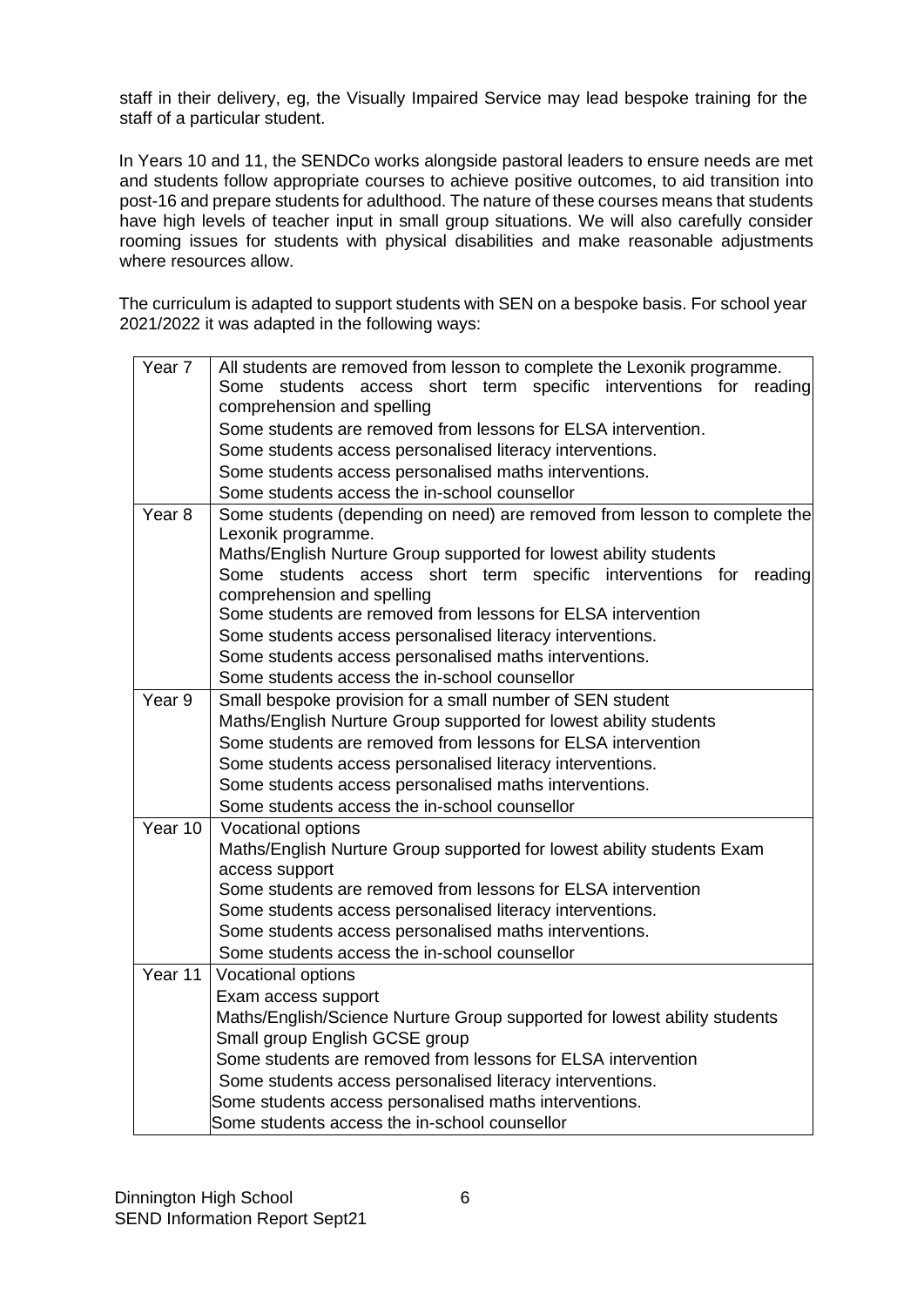Through tracking systems, students are identified as possibly needing access arrangements for public examinations and testing is carried out for such students. Where they qualify, arrangements are put in place for controlled assessment tasks as well as final examinations. ENGAGE staff also work with such students to help them make the best use of the support, eg, practice using a scribe or listening to a reader.

We employ the following support to care for and monitor your child during the Academy day:

**Pastoral staff:** Each child has a form tutor who is their key pastoral contact in the Academy. This person is supported by a Year Leader, ENGAGE Support staff work alongside the pastoral team to support with behavioural or mental health concerns.

 **Attendance staff:** This team of staff supports students in many ways to ensure good attendance. They work closely with the pastoral team to ensure that any issues are dealt with swiftly to ensure limited impact on a student's academic progress. Where required, they work with the Early Help Team to support good attendance.

 **ENGAGE/Coordinator/SENDCo:** They ensure that the Academy has access to all care plans and procedures recommended by other professionals. They liaise with and work alongside the School Nursing Team and other external health professionals to ensure that where a student has medical and SEN needs these are met in a cohesive manner, eg, a joint health and learning plan may be written.

 **ENGAGE Support staff:** Led by the SENDCo, these staff work with students with additional learning needs in many way, through in-class support, 1:1 programmes, literacy and numeracy withdrawal and through mentoring and bespoke support programmes for behavioural, emotional and mental health concerns. All support is strategically planned by the Engage Leaders in discussion with curricular and pastoral staff.

| А                                          | Contact details                        |
|--------------------------------------------|----------------------------------------|
| HI (Hearing Impaired) Service              | Pete Billam                            |
|                                            | 01709 336412                           |
| VI (Visually Impaired) Service             | <b>Claire Priestley</b>                |
|                                            | 01709 336415                           |
| <b>ACT (Autism Communication Team)</b>     | Lianne Morewood and Josey Bryant       |
|                                            | 01709 336422                           |
| Educational Psychology Services; statutory | Should be contacted via the SENDCo     |
| provision is provided by Rotherham LA.     | on 01709 550066                        |
|                                            | For statutory services: DHS's LA EP is |
|                                            | Abdul Yafai                            |
|                                            |                                        |
| School nursing service for any medical     | <b>School Nursing Service</b>          |
| concerns                                   | 01709 423387                           |
| Mental health counselling                  | Should be contacted via the SENDCo     |
|                                            | on 01709 550066                        |
|                                            |                                        |

**Specialist services:** We commission/work alongside the services of the following outside agencies as appropriate-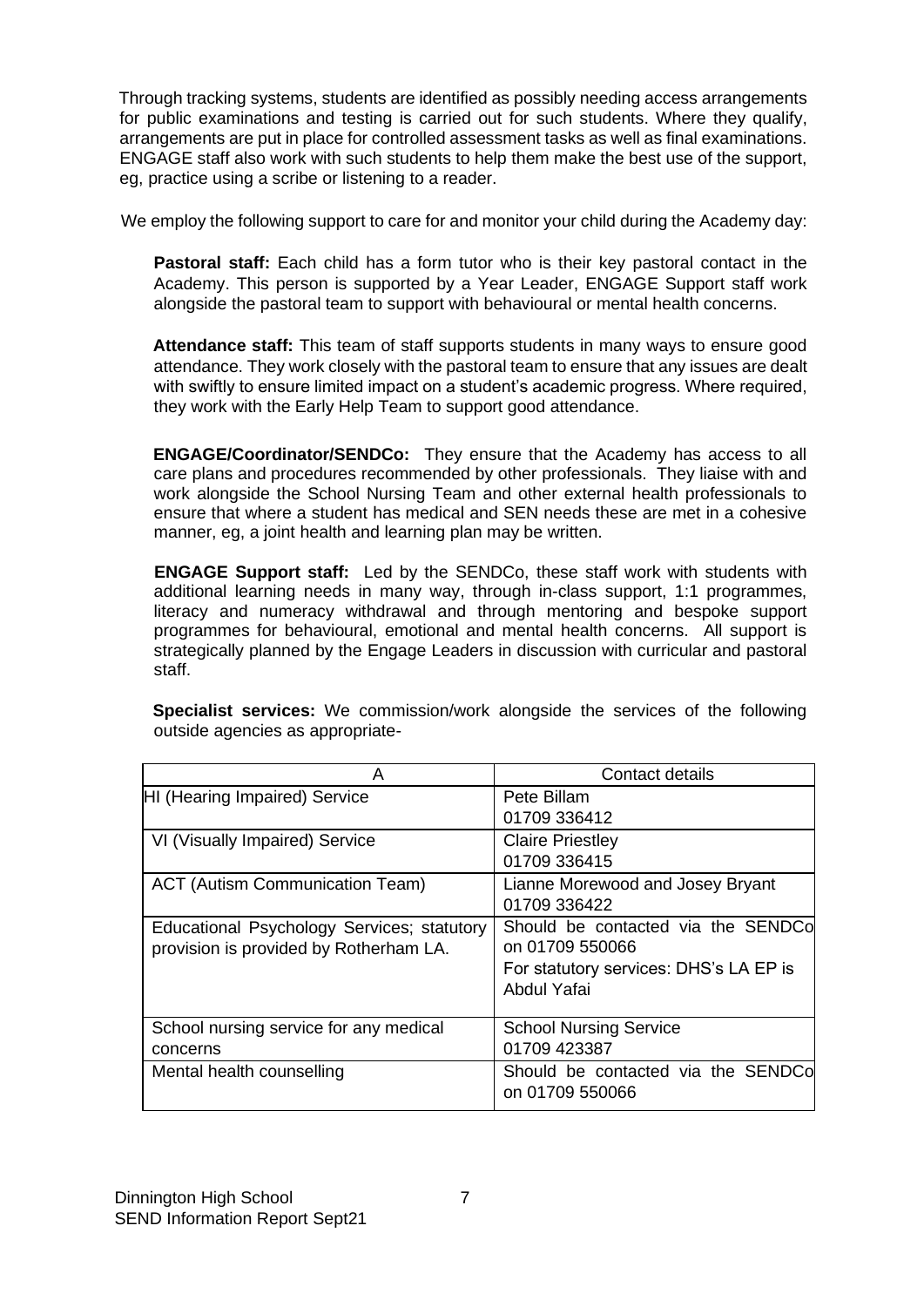| Rotherham SALT service (Speech and  | Anna Brett   |
|-------------------------------------|--------------|
| Language Therapy) for SLCN (speech, | 01709 423230 |
| language and communication needs)   |              |
| concerns.                           |              |

# **What training have staff had for supporting a child with SEND?**

All staff have received training in working with students with SEND. This is part of our ongoing training programme.

Specialist training in which staff have participated over recent years includes: Safeguarding and Safer Recruitment training Thrive and Theraplay training Read, Write Inc Fresh Start Lexonik Graduated response to SEND from Rotherham learning support services In-house programme of training for types of SEND ELSA – Emotional Literacy Support Assistant

Staff members who hold key responsibilities within the ENGAGE Department for pupils with additional needs in the Academy are:

Miss S Humphreys– who holds key responsibility for the support of those learners with learning difficulties & those requiring support due to behavioural and social issues.

#### **How Accessible is the Academy both Indoors and Outdoors?**

We pay due regard to the Equality Act and use best endeavours to ensure that our site is accessible to all. Alongside this document is our Accessibility Plan which outlines the action plan in this area. We look at provision for all students on an individual basis, subject to available resources. The following are examples of actions taken to support some students:

Bespoke rooming to ensure accessibility to all areas of a student's timetable Some specialist equipment and furniture have been purchased as required Equipment and modification of site has taken place for visually impaired students including the modification of steps to ensure they are visible

User-friendly documents for parents with an additional need or a requirement for documents in a different language

Lifts are available in newer buildings for students with physical disabilities

Disabled parking bays are available in both the staff and visitor car parks

Support on visits, including residential visits, to ensure that SEND students are included in activities outside the curriculum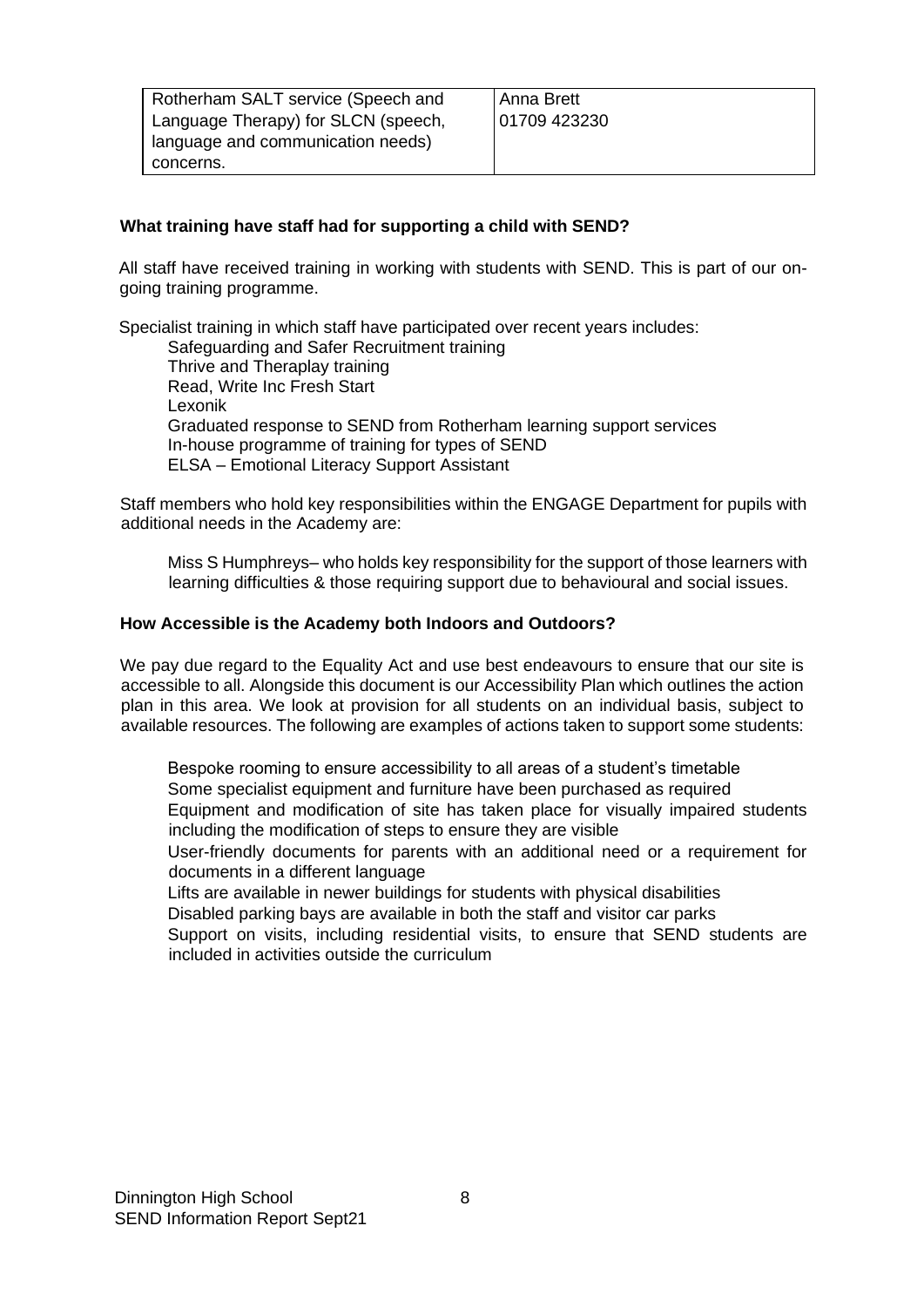#### **How are Parents Involved in the Academy?**

'We **must** have regard to the views, wishes and feelings of the young person, and their parents'

DfE Draft SEN Code of Practice p 12

The statement above is from the new SEN Code of Practice that was implemented by all schools to support students with SEN, from September 2014

We wholeheartedly agree with this statement and are keen for our partnership with parents and young people to be at the heart of what we do when supporting the learning of those with additional needs in our Academy.

Our aim is to successfully engage with parents/carers and make them feel involved in the decisions we make to support students throughout their time at Dinnington High School.

Parents/carers are invited into the Academy at least once a year at a parental consultation evening to discuss their child's progress in all areas. Further to this, parents/carers can arrange to meet key staff by appointment if they have concerns.

Other opportunities to meet and discuss issues with Academy staff take place at key times in a child's education:

- Transition from primary school
- Transition between Key Stages: KS3 to KS4, and KS4 to KS5
- Options evenings

Preparation for some school trips

By arrangement, following APs to discuss any concerns with pastoral staff

Parents/carers of students who are receiving SEN support within the Academy including those with an Education, Health and Care plan are invited into the Academy on at least 3 occasions within the school year when targets are set and progress towards them is discussed. This meeting is with key staff involved in the support of the young person, either the SENCo, member of the ENGAGE support team who works closely with a student (lead worker), or a key member of pastoral staff.

ENGAGE support staff are involved in other meetings in the Academy for those students with additional needs, eg, Early Help planning meetings, multi-agency meetings, looked after children reviews, pastoral reviews. Parents/carers can request our presence at any meeting that they are invited to and, if appropriate, we will attend or send a report in lieu of attendance.

#### **How are Young People with SEN Involved in Decisions about their Education?**

All students are invited to put their views forward about how they are best supported in the Academy. They are invited to attend any meetings to discuss their SEN and progress in the Academy and given an opportunity to state their point of view if this is not possible or is not their wish.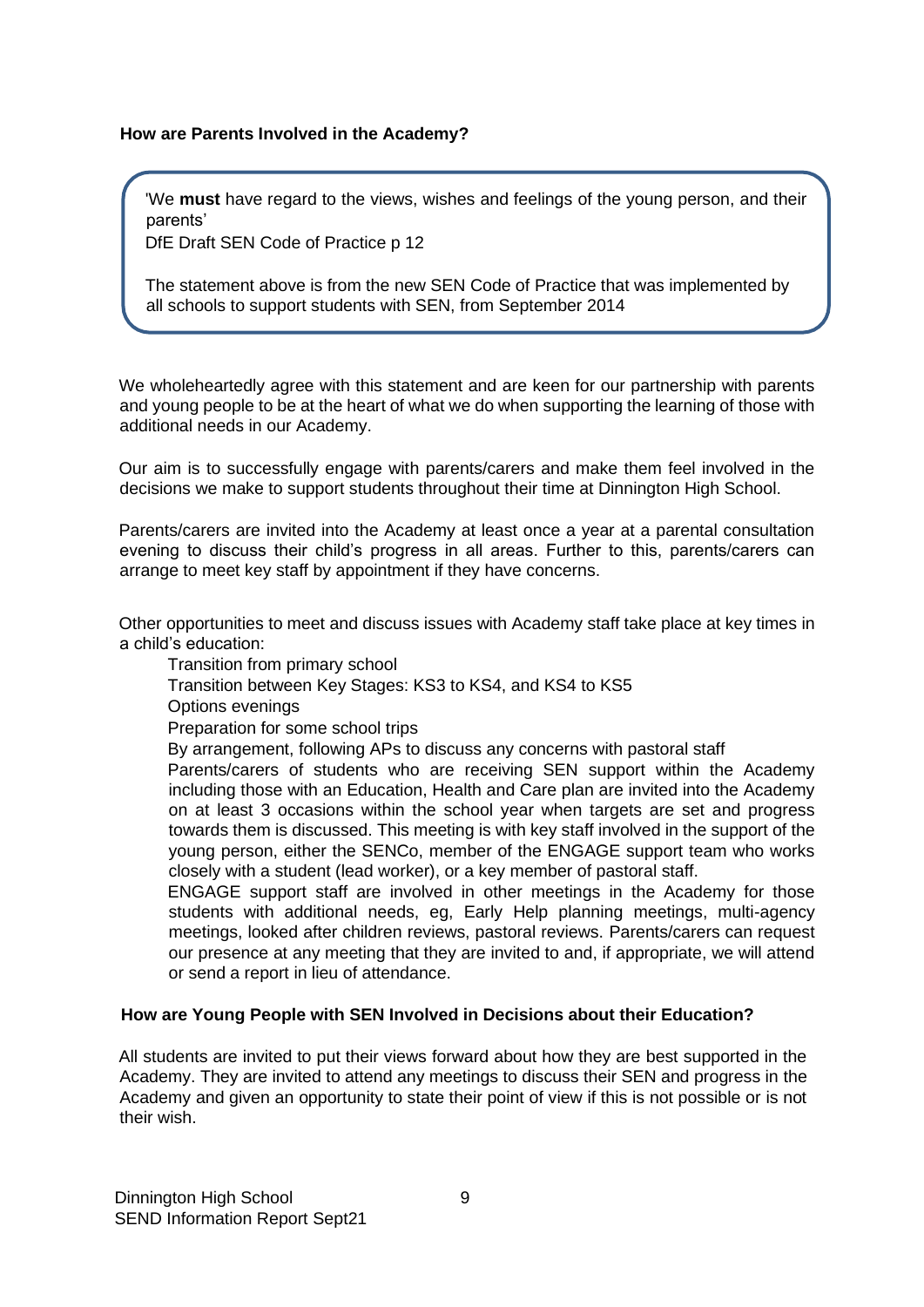If specialist services or further referrals are made, the young person's views are always sought and their wishes considered prior to a referral being made.

If a student is deemed as requiring extra support in exams, an application for support will only be made if the young person agrees that this will be appropriate to meet their needs.

#### **What should a Parent/Carer do if they are Concerned Regarding the Provision their Child Receives?**

All general concerns should be through the child's class teacher or form tutor who will work with their Head of Department/Year Leader to ensure any concerns are addressed in a timely fashion.

If the concern is regarding the provision for a child's SEN then concerns should be raised with Stacey Humphreys (Head of ENGAGE/SENDCo).

If parents/carers feel that their concerns are not dealt with to their satisfaction, they should contact the Vice Principal, Mrs R Parks.

If parents/carers remain concerned about any aspect of the provision for their child's education, they should approach a member of the Senior Leadership Team or the Chief Executive. If, ultimately, no satisfactory conclusion can be reached, it may be necessary to follow the Trust's complaints procedure.

#### **Involvement of Other Bodies in the Academy to Support Students with SEN**

In order to support students in the Academy, we commission many services from outside the school community and equally have trained staff in the Academy who provide services for students with SEN. These are outlined below:

Commissioned from outside school or provided by outside agencies ASC support provided by the Autism Communication Team (ACT) Educational Psychology support provided by Jonathan Middleton and Rotherham LA, Amy Turner and Abdul Yafai (for statutory provision) Health care support provided by the School Nursing Service Hearing impaired students are supported by the Hearing Impaired (HI) Service Visually impaired students are supported by the Visually Impaired (VI) Service Students requiring speech and language therapy are supported by services provided by the local Clinical Commissioning Group Students requiring mental health support are supported by services provided by the local Clinical Commissioning Group

We also work within the South Partnership SEMH group with support from other schools with pupils with SEMH difficulties With me In Mind

Staff trained within the Academy

Key staff are trained in Thrive and Theraplay Key staff are registered with the British Psychological Society to carry out psychometric testing and apply to JCQ for exam access arrangements Key staff have relevant qualifications to work with young people with mental health concerns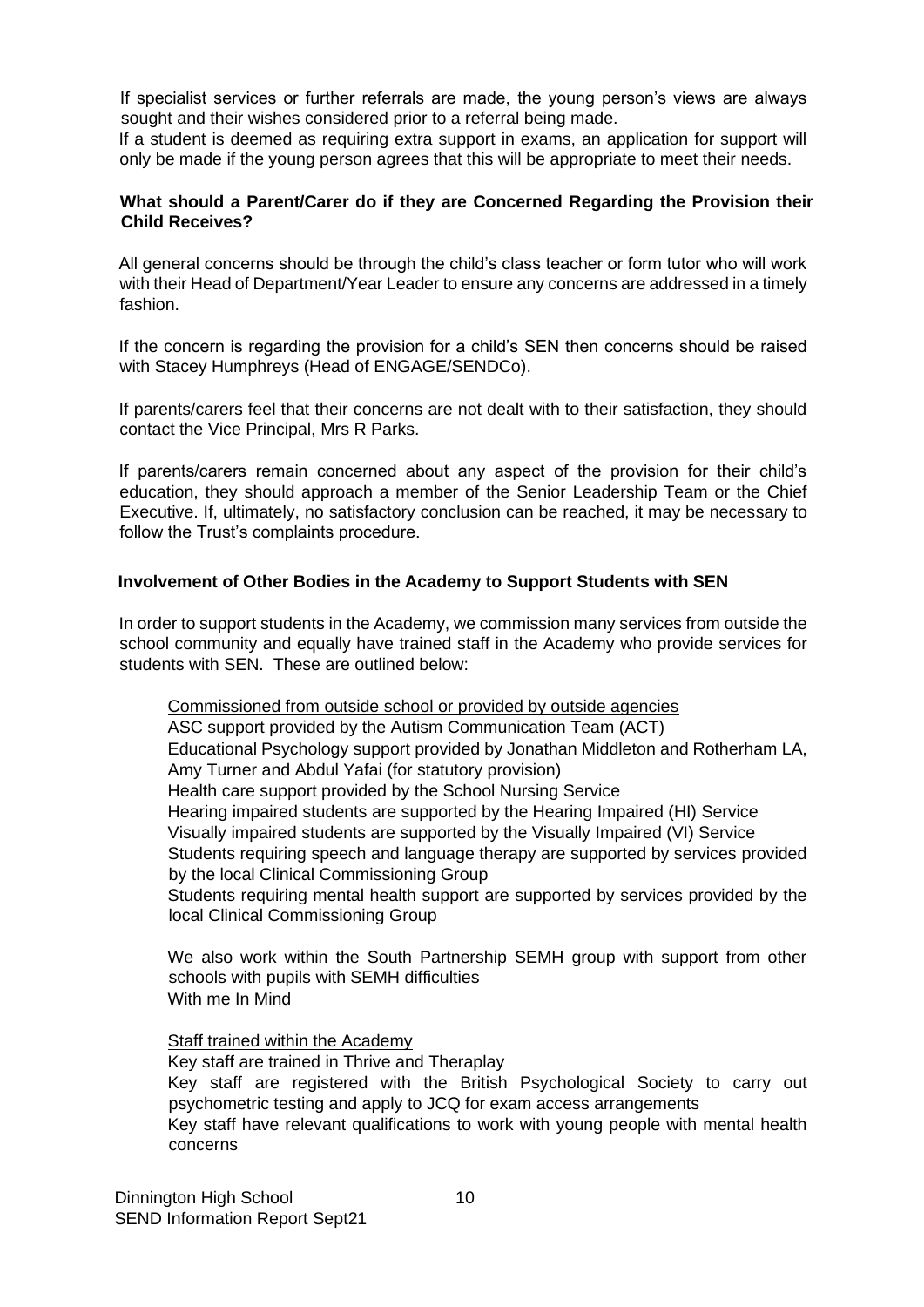#### **Who should Parents/Carers Contact about any Concerns Regarding their Child's Special Educational Need?**

Many people have a role in a student's education at Dinnington High School and all staff will be happy to help parents/carers with any concerns they have either educationally, socially or in the home setting.

If a parent/carer is worried about their child, they should in the first instance contact the **student's form tutor or class teacher.**

Further support can be sought from the following: Vice Principal: Mrs R Parks r.parks@din.leap-mat.org.uk

Head of ENGAGE/SENDCo: Miss S Humphreys s.humphreys@din.leap-mat.org.uk

These staff can signpost you towards the most appropriate person to support the young person with your particular concern.

All staff can be contacted via either the Academy's switchboard on 01909 550066 or email: info@din.leap-mat.org.uk

#### **How will Dinnington High School Support Young People in Transitions to the Next Stage of their Education or Life?**

Dinnington High School believes that all transitions are supported but have many elements that are bespoke to the young person and their needs at that particular time.

#### **Transition from Primary School to Dinnington High School**

All students:

Visits to Dinnington High School Transfer of academic information from primary school Opportunities to meet key staff from Dinnington High School and discuss concerns/support required Key staff visits to primary school Baseline testing in reading, handwriting and spelling

SEN students/students with additional needs: Bespoke visits to the school Liaison between primary and Dinnington High School from a named member of staff.

#### **Transition from Dinnington High School to Post-16 Provision**

All students:

Visits to other post-16 provision (if appropriate) Taster sessions of post-16 provision at Dinnington High School Support from pastoral and careers staff to make a UCAS application for further study Transfer of academic information between Key Stages or providers Testing of extra district students